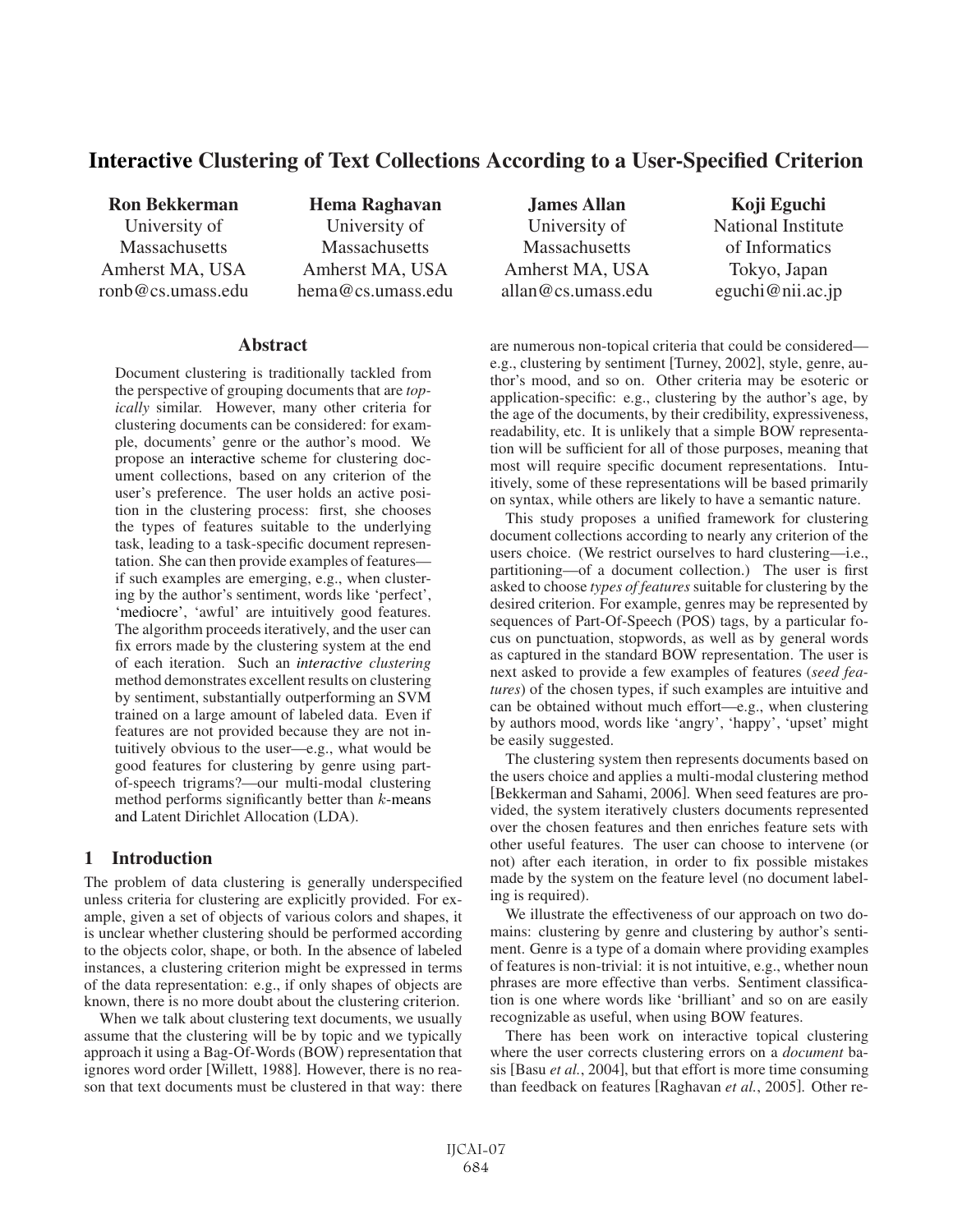cent work has had the user select important keywords for (supervised) categorization, thereby leveraging the user's prior knowledge [Dayanik *et al.*, 2006; Raghavan *et al.*, 2005] approaches that are more like that of our framework. Raghavan *et al.* [2005] further support this direction in the finding that users can identify useful features with reasonable accuracy as compared to an oracle. Liu *et al.* [2004] experiment with labeling words instead of documents for text classification, providing the user with a list of candidate words from which to select potentially good seed words, based on which a training set is constructed from a set of unlabeled documents. A classifier is then constructed given this training set. Liu *et al.*'s document representation is the standard BOW, which has strong topical flavor, and therefore cannot be used for clustering by any criterion (for example, our preliminary experiments show that BOW is not appropriate for clustering by author's mood). In addition, Liu *et al.*'s method involves the user only at the initial step (selecting seed words), limiting the user's control of the classification process.

In summary, we propose a new interactive learning framework for clustering by user-determined criteria (Section 2). Our multi-modal clustering method based on combinatorial MRFs (Section 3) neatly incorporates multiple feature types as well as user prior knowledge into clustering presented as a combinatorial optimization problem. We demonstrate the effectiveness of our system by testing it on genre clustering (Section 5) and multi-class clustering by author's sentiment when seed features are provided (Section 6). To our knowledge, this study is the first in which clustering (as opposed to classification) by genre is discussed and the first to perform multi-class clustering of documents by sentiment. We show that our interactive clustering outperforms state-of-theart methods (SVM and LDA) on real-world data collections.

## 2 Interactive clustering scenario

We provide a step-by-step recipe for clustering documents by a particular criterion that the user has in mind:

1. Specify the number of clusters: Learning the natural number of clusters still remains an open problem. We do not attempt to solve it in this paper, instead the user is asked to specify the desired number of clusters.

2. Specify feature types: A list of various *feature types* is provided to the user. Examples of such types are: bag of words or word  $n$ -grams, POS tags or POS tag  $n$ -grams, punctuation, parse subtrees and other types of syntactic and semantic patterns that can be extracted from text. Such a list can hypothetically include a large variety of feature types that would respond to everyone's needs. From this list the user is asked to choose one or more types that best serve the particular clustering criterion.

3. Give examples of features: For each feature type chosen, the user should attempt to construct (small) sets of seed features that correspond to each category of documents. Sometimes this task is easy: e.g., if the clustering criterion is authors' sentiments, then words such as 'excellent', 'brilliant' etc. would correspond to the category of positive documents, while 'terrible', 'awful' etc. would correspond to the negative category. However, when such sets cannot be easily constructed (e.g. it is non-trivial to come up with good feature examples for clustering by genre—see Section 5), the user can skip this step and go to 4.

4. Default clustering: If  $m$  feature types are chosen, but no seed features are provided by the user, documents are represented as m distributions, each of which is over the (entire) feature sets of the corresponding type and then *multi-modal distributional clustering* [Bekkerman and Sahami, 2006] is applied.

5. Interactive Clustering: For the cases when the user has provided seed features for some of the feature types, we propose a new model for multi-modal clustering, which combines regular clustering of non-seeded variables with an incremental, bootstrapping procedure for seeded variables:

- 1. Represent documents as distributions over the sets of seed features. Ignore documents with zero probability given the seed features. Cluster the remaining documents using the distributional clustering method.
- 2. Stop if most documents have been clustered (see Section 6 for details).
- 3. Represent *all* features of the *clustered* documents as distributions over the document clusters. Ignore features that have zero probability given the clustered documents. Cluster the remaining features using the distributional clustering method.
- 4. Select feature clusters that contain the original seed words. Let the user revise the selected clusters: noisy features can be deleted; misplaced features can be relocated; new features can be added. The revised clusters of features are the new sets of seed features. Go to 5.1.

## 3 Combinatorial MRFs for clustering

A *combinatorial Markov random field (Comraf)* [Bekkerman and Sahami, 2006] is a new framework for multi-modal learning in general, and for multi-modal clustering in particular. Multi-modal (hard) clustering is a problem of simultaneously constructing  $m$  partitionings of  $m$  data modalities, e.g. of documents, their words, authors, titles etc. While clustering modalities simultaneously, one would overcome the statistical sparseness of the data representation, leading to a dense, smoothed joint distribution of the modalities that would result in (hypothetically) more accurate clusterings than the ones obtained when each modality is clustered separately. Bekkerman *et al.* [2005] empirically justify this hypothesis.

A Comraf model for multi-modal clustering is an undirected graphical model in which each data modality  $\mathcal{X}_i : 1 \leq$  $i \leq m$  corresponds to *one* discrete random variable (r.v.). This r.v. is defined over *all possible* clusterings of  $\mathcal{X}_i$ , which implies that the support of this r.v. is exponentially large in the size of  $\mathcal{X}_i$ . We call such an r.v. a *combinatorial* r.v. Let  $X_i$  be an r.v. with an empirical distribution over  $\mathcal{X}_i$  (e.g. over documents in the dataset); let  $\tilde{X}_{ij}$  be an r.v. defined over clusters in the j-th clustering of  $\mathcal{X}_i$ ; let  $\tilde{X}_i^c$  be a combinatorial r.v. defined over all the negative alustarings of  $\mathcal{Y}_c$ . Edgas  $c_c$  in the fined over all the possible clusterings of  $\mathcal{X}_i$ . Edges  $e_{ii'}$  in the Comraf graph G correspond to interactions between modalities (the graph is not necessarily fully connected). Examples of Comraf graphs are shown in Figure 1.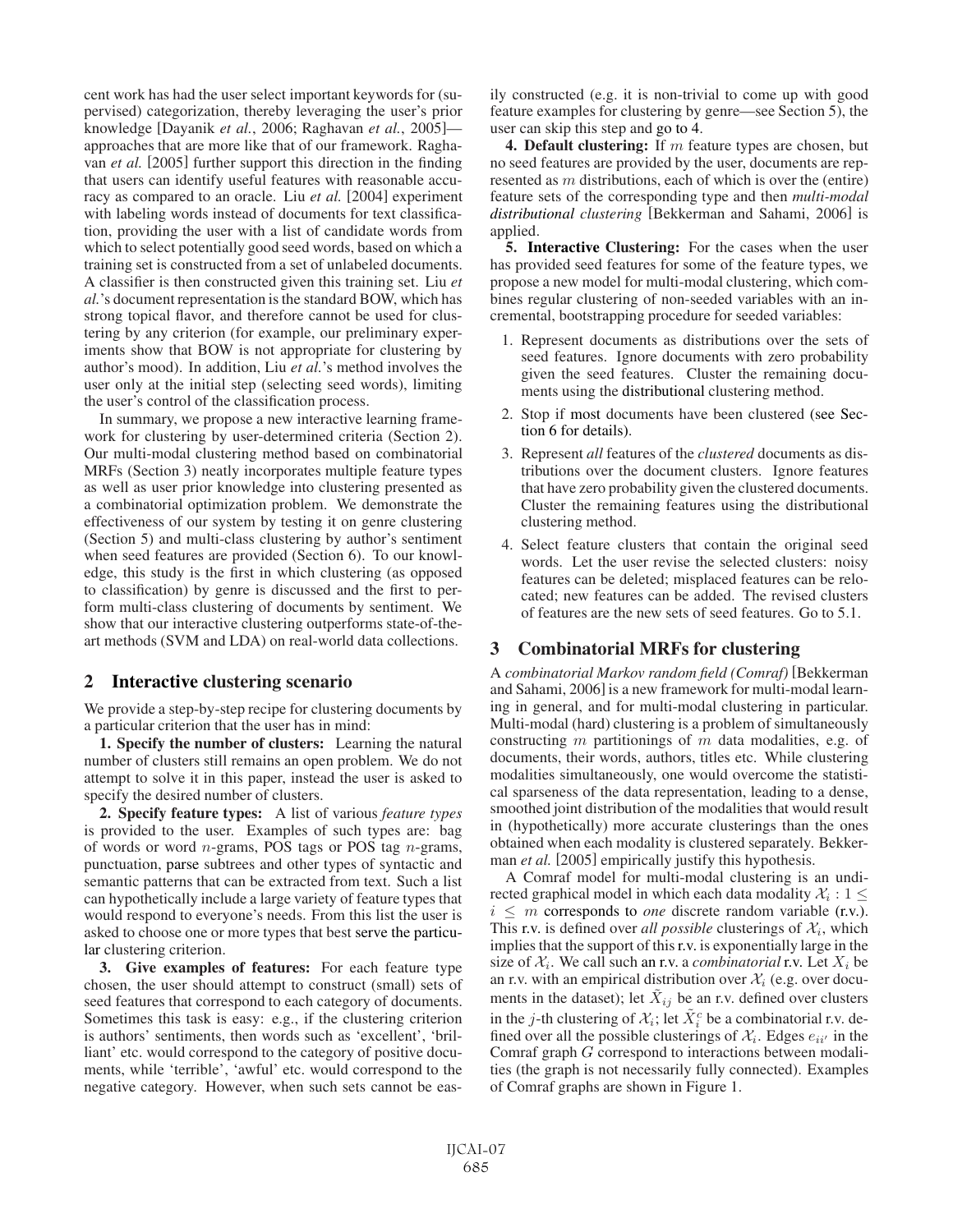The objective is to construct clusterings of modalities (or, in other words, to find values of combinatorial r.v.'s) such that the sum of pairwise Mutual Information between the clusterings of the interacting modalities is maximized:

$$
\tilde{\mathbf{x}}^{\mathbf{c}*} = \arg \max_{\tilde{\mathbf{x}}_j^{\mathbf{c}}} \sum_{e_{ii'} \in \mathbf{E}} I(\tilde{X}_{ij}; \tilde{X}_{i'j}).
$$
 (1)

This objective function naturally factorizes over  $G$ , so that an efficient inference algorithm (such as Iterative Conditional Mode—ICM [Besag, 1986]) can be directly applied. The ICM algorithm iterates over each node in G, which is optimized with respect to the current values of its neighbors.

In the Comraf case, the optimization of each node is a resource-consuming process. Each clustering  $\tilde{x}^c_j$  can be rep-<br>resented as a point  $(c_1, c_2, \ldots, c_k)$  in an  $v_j$  dimensional resented as a point  $(c_{j1}, c_{j2}, \ldots, c_{jn_i})$  in an  $n_i$ -dimensional hypercube  $H_i$  of all the possible clusterings (where  $n_i$  is the number of elements of the  $i$ -th modality), meaning that element 1 belongs to cluster  $c_{i1}$ , element 2 belongs to cluster  $c_{j2}$  etc. We apply the simplest combinatorial optimization algorithm—*hill climbing*, where the procedure starts at some point on  $H_i$  and greedily searches for a nearby point that satisfies Equation (1). Since the problem is non-convex, random restarts are used to overcome local optima.

In this paper, we propose an interactive learning approach, in which the user assists the clustering algorithm to avoid local optima. First, by selecting seed features, the user specifies a potentially good starting point on the hypercube  $H_i$ . Second, by correcting the constructed clustering after each iteration, the user causes a controlled jump from one region of  $H_i$ to another, in which potentially better clusterings are located.

#### 4 Evaluation methodology

In this paper we use *clustering accuracy* as a quality measure of document clustering. Let  $T$  be the set of ground truth categories. For each cluster  $\tilde{d}$ , let  $\gamma_T(\tilde{d})$  be the maximal num-<br>her of elements of  $\tilde{d}$  that belong to one extensory. Then, then ber of elements of  $\tilde{d}$  that belong to one category. Then, the precision  $Prec(\tilde{d}, T)$  of  $\tilde{d}$  with respect to T, is defined as  $Base(\tilde{d}, T) = \frac{2\pi(\tilde{d})}{T}$ . The migre system of precision of  $Prec(\tilde{d}, T) = \gamma_T(\tilde{d})/|\tilde{d}|$ . The micro-averaged precision of the entire clustering  $\tilde{d}^c$  is:  $Prec(\tilde{d}^c, T) = \frac{\sum_{\tilde{d}}}{\sum_{\tilde{d}} \tilde{d}^c}$  $\frac{\gamma_T(\tilde{d})}{\tilde{d}|\tilde{d}|}$ , which is the portion of documents appearing in the dominant categories. For all our experiments we fix the number of clusters to be equal to the number of categories. In this case,  $Prec(\tilde{d}, T)$  equals clustering accuracy.<br>In our experiment with clustering by

In our experiment with clustering by sentiment, we compare Comraf clustering results with SVM classification results. Bekkerman and Sahami [2006] show that the clustering accuracy can be directly compared with the (standard) classification accuracy if a constructed clustering is *well-balanced*, meaning that each category prevails exactly in one cluster. It appears that all our clusterings obtained using the Comraf model are well-balanced.

#### 5 Clustering by genre

According to the scenario proposed in Section 2, let us set up an experiment of clustering documents by their genre. After fixing the number of clusters to be equal to the number



Figure 1: Comraf graphs for: (a) 1-way document clustering with POS unigrams as an *observed* r.v. (shaded node); (b) 2 way clustering of documents and POS bigrams (same as for POS 3-grams or 4-grams); (c) 2-way clustering with BOW; (d) 3-way clustering with POS bigrams and BOW.

of categories in our dataset (see Section 4), we decide about feature types which would best match the task of clustering by genre. Documents are labeled with genres on the basis of external criteria such as intended audience, purpose and activity type [Lee, 2001]. The notion of genre can be described in terms of the syntax/semantics duality of text: documents of different genres use different syntactic constructions and/or different vocabulary. It is not obvious whether syntactic or semantic features play a major role in clustering documents by genre. We propose to take advantage of both. We represent documents over two sets of features: words (that correspond to documents' vocabularies) and Part-Of-Speech (POS)  $n$ -grams (that correspond to the syntactic structure of text). POS n-grams are extracted from sentences in an incremental manner: the first  $n$ -gram starts with the POS tag of the first word in the sentence, the second one starts with the tag of the second word etc.

Intuitively, one cannot come up with *particular* features that best capture documents' genres (e.g. it is hard to say whether a word 'clouds' is more often used in fiction, poetry or weather reports). To the contrary, document distributions over the *entire* set of features would be different for documents of different genres and are then the most appropriate representation of documents for clustering by genre. Thus, we apply the multi-modal clustering method described in Section 3, without the interactive learning component.

Given a document collection, let  $D$  be a random variable over its documents, W be a random variable over its words, and  $S$  be a random variable over the POS  $n$ -grams of its words. We apply a multi-modal Comraf model (Section 3) for constructing a clustering  $D$  of documents, a clustering  $W$ of words and/or a clustering  $\tilde{S}$  of POS *n*-grams, by maximizing the objective from Equation (1). In this paper, we consider four Comraf models for clustering by genre:

1. POS unigrams: Since the number of POS tags in any tagging system is relatively small, it makes no sense to cluster POS unigrams. Therefore, we apply a 1-way model for clustering documents using the Comraf graph shown in Figure  $1(a)$ . The objective function from Equation  $(1)$  in this simple case has the form of  $I(D; S)$ .

**2. POS n-grams, where**  $n > 1$ **. The number of unique** POS  $n$ -grams of order higher than 1 is exponential in  $n$ , so clustering them would be necessary. We perform a 2-way clustering with the Comraf graph from Figure 1(b) and the objective  $I(D; S)$ .

3. Bag-Of-Words: The number of unique words in our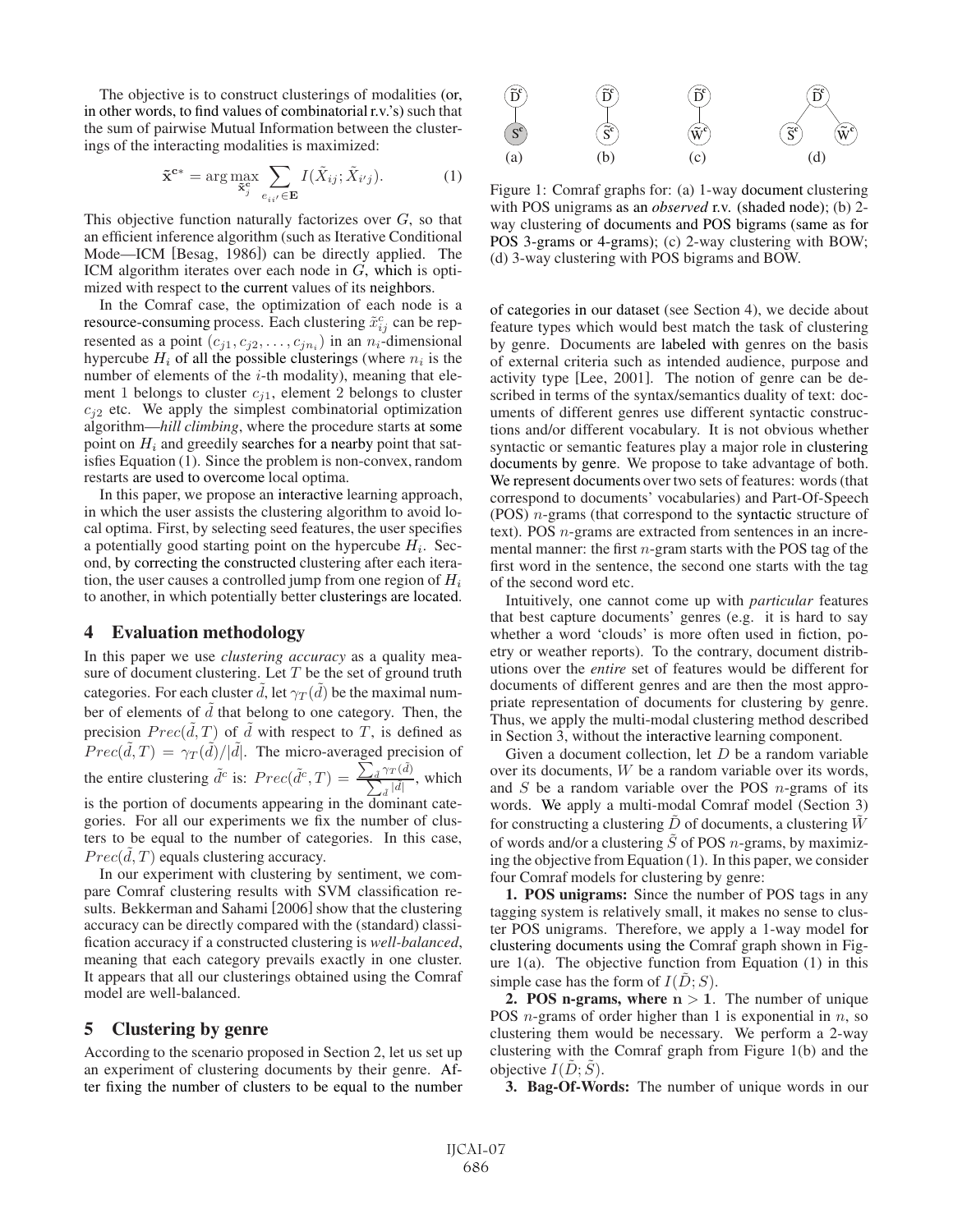| Doc representation  | $k$ -means | LDA              | Comraf            |
|---------------------|------------|------------------|-------------------|
| Bag-Of-Words        | $9.1\%$    | $55.4 \pm 0.1\%$ | $55.7 + 0.2\%$    |
| POS bigrams         | 23.2%      | $44.7 + 0.2\%$   | $51.0 \pm 0.2\%$  |
| $BOW + POS \, bigr$ | n/a        | n/a              | $58.5 \pm 0.6 \%$ |

Table 1: Clustering by genre. Clustering accuracy on the BNC corpus, averaged over four independent runs. Standard error of the mean is shown after the  $\pm$  sign. Comraf results with other POS tuples, besides bigrams, are in Figure 2(left). The BOW+POS hybrid setup is only applicable in Comrafs.

dataset is comparable with the number of POS trigrams, so in analogy to the previous model, we perform a 2-way clustering with the Comraf graph of Figure 1(c) and the objective  $I(D;W)$ .

4. BOW+POS hybrid: We combine contextual information of BOW and stylistic information of POS  $n$ -grams into a 3-way clustering model, where we simultaneously cluster documents, words and bigrams of POS tags. Over the Comraf graph of Figure 1(d), we maximize the sum  $I(\tilde{D};\tilde{S})+I(\tilde{D};\tilde{W}).$ 

#### 5.1 Dataset

We evaluate our models on the British National Corpus (BNC) [Burnard, 2000]. We employ David Lee's ontology of BNC genres [Lee, 2001] with 46 genres covering most aspects of modern literature such as *fiction prose, biography, technical report, news script* and others. To perform fair evaluation using clustering accuracy (Section 4), we choose 21 largest categories, for each of which we uniformly at random choose 32 documents, so our resulting dataset consists of 672 documents. The BNC texts are represented in SGML. We remove all markup, lowercase the text, and delete stopwords and low frequency words. All words in the BNC corpus are semi-manually tagged using 91 POS tags, four of which refer to punctuation. The resulting dataset has 63,634 unique words; and 5864 POS bigrams. Since the overall number of unique POS trigrams and fourgrams is prohibitively large, we apply more aggressive term filtering: we consider trigrams that appear in at least 10 documents (44,499 trigrams overall) and fourgrams that appear in between 10 and 99 documents (114,476 fourgrams).

## 5.2 Results

We compare the results of our clustering model with the results of k-means (Weka implementation), as well as of Latent Dirichlet Allocation (LDA)—a popular generative model for unsupervised learning. We use Xuerui Wang's LDA implementation [McCallum *et al.*, 2005] that performs Gibbs sampling with 10000 sampling iterations. Table 1 summarizes the results which appear to be surprisingly good for an unsupervised method, given that the result of a random assignment of documents into 21 clusters would be about 5% accuracy. As shown, the 3-way Comraf model significantly outperforms other (1-way) models. Figure 2 shows results of stability tests of 2-way Comraf models: (left) the POS  $n$ -gram setup; (right) the BOW setup. As shown on the left figure, the POS bigrams setup is preferable over the other POS tuples: it is more ef-



Figure 2: Clustering by genre. Comraf clustering accuracy as a function of: (left) size of POS n-gram (1-grams, 2-grams, 3-grams and 4-grams); (right) threshold on low frequency words—a point  $i$  on the  $X$  axis means that in this experiment words that appear in less than i documents are removed.

fective than unigrams, and almost as effective as trigrams and fourgrams, while being much more efficient.

# 6 Clustering by sentiment

In clustering by authors' sentiment, data categories correspond to different levels of the authors' attitude to the discussed topic (e.g. liked/disliked, satisfied/unsatisfied etc.). The categories can be finer grained (strongly liked / somewhat liked etc.)—as long as it is possible to distinguish between two adjacent categories.

Following the procedure described in Section 2, after choosing the number of clusters and particular feature types, the user is asked to select a few seed features for each category. For clustering by sentiment, as well as for close tasks of clustering by authors' mood or by familiarity with the topic, relevant feature types may be words or word  $n$ -grams (i.e. semantic features). However, for other quite similar tasks, e.g. clustering by authors' age, not only semantics but also syntax can matter: children, for instance, use certain words more often than adults do; children also tend to use primitive (and sometimes erroneous) syntactic constructions ("me going bye-bye" etc.). In this paper, for simplicity, we experiment with word features only.

The task of selecting seed words has two issues. First, it is easier to come up with words that correspond to *extreme* sentimental categories ('spectacular', 'horrible'), but it is difficult to choose seed words for intermediate, mild categories. Nevertheless, as we will see in Section 6.2 users usually succeed in accomplishing this task. Second, in our early experiments, users consistently tended to choose words that were out of the vocabulary of a given dataset. Inspired by Liu *et al.* [2004], we decided to provide the users with a word list, to narrow her search only to the dataset vocabulary. Unlike Liu *et al.* [2004], whose task is topical clustering, we cannot automatically predict which words would be relevant. Instead, we employ Zipf's law and provide the user with a list of words from the interior of the frequency spectrum. We anticipate such a list to contain the most relevant seed words.

We then perform an iterative process of clustering that allows user's involvement in between clustering iterations. We apply a 2-way Comraf model (see Figure 1c): we first cluster documents that contain the selected seed words and then we cluster all words of these documents. In the latter step, our seed word groups are enriched with new words that have been clustered together with the original seed words. The user is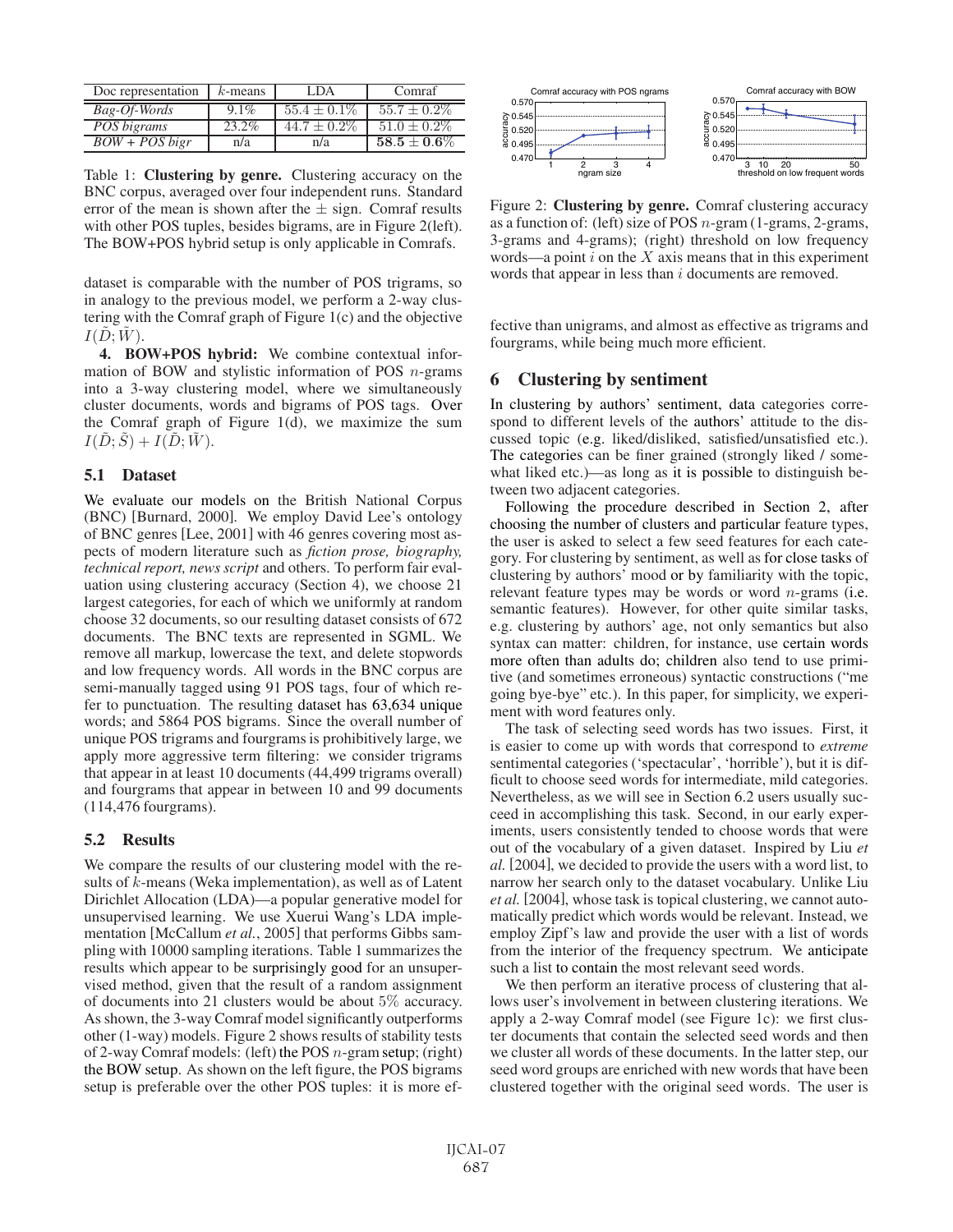then asked to edit the new seed word groups, in order to correct possible mistakes made by the system (word removal, relocation and addition is allowed). By this, a clustering iteration is completed and the next iteration can be executed.

Since the seed word groups have been enlarged, we can expect that a set of documents that contain these seed words is now larger as well, so that the clustering process will cover more and more documents from iteration to iteration. The process stops when no more documents are added to the pool. Documents that have never been covered (the ones that contain no seed words from the largest seed word groups) are considered to be clustered incorrectly. An alternative approach to guarantee the algorithm's convergence would be to require enlargement of seed word groups such that at least one document is added to the clustering at each iteration. The algorithm would then stop when the entire dataset is covered. We choose the former approach because (a) we do not want to put additional constraints either on the user or on the Comraf clustering model; (b) in each real-world dataset there can be documents whose sentimental flavor is hard to identify – it would not be beneficial to force such documents into any of the sentimental clusters.

## 6.1 Experimental setup

We evaluate our interactive clustering system on a dataset of movie reviews. Our dataset consists of 1613 reviews written on *"Harry Potter and the Goblet of Fire (2005)"* that we downloaded from  $IMDB$ .com in May 2006.<sup>1</sup> The data was preprocessed exactly as the BNC corpus. We ignore reviews that do not have rating scores assigned by the user. The IMDB's scoring system is from 1 (the worst) to 10 (the best). Based on our extensive experience with IMDB.com, we translate these scores into four categories as follows: scores 1 to 4 are translated into the category *strongly disliked* (292 documents), scores 5 to 7 are translated into *somewhat disliked* (454 documents), scores 8 and 9 into *somewhat liked* (447 documents), and score 10 is translated into the category *strongly liked* (420 documents). We do not introduce a neutral category because there are very few neutral reviews on IMDB.com.

On the task of clustering by sentiment, we compare our method's performance with that of an SVM classifier trained on 22,476 movie reviews. The training data for the SVM consisted of reviews of 46 popular Hollywood movies released in 2005, of the same genre as *Harry Potter*. The reviews and genre labels of movies are obtained from IMDB.com. Again, we ignore reviews without user-assigned rating.

The system is evaluated on five users who are familiar with the task of document clustering. The users were explained

| Doc repres.                            | $k$ -means | LDA            | Comraf         | <b>SVM</b>     |
|----------------------------------------|------------|----------------|----------------|----------------|
| <b>BOW</b>                             | 28.2       | $37.0 + 0.2$   | $40.3 + 0.8$   | $39.1 \pm 0.3$ |
| Sentim. list                           | 29.0       | $40.2 \pm 0.5$ | $43.0 \pm 0.9$ | $41.3 \pm 0.6$ |
| <b>Interactive clustering (Oracle)</b> |            |                | $47.1 + 0.2$   | n/a            |
| Simulated classification (Oracle)      |            |                | $46.3 + 0.1$   |                |

Table 2: Clustering by sentiment. Clustering accuracy vs. classification accuracy. Standard error of the mean is shown after the  $\pm$  sign.

the idea behind interactive clustering and provided a brief description of the dataset. They were given a list of 563 words that appeared in  $50 \leq n \leq 500$  documents in our dataset. The users proceeded as described in Section 2. Also, we construct an *oracle* as follows: for each category t we select 25 most frequent words that belong to a given list of sentimental words<sup>2</sup> and their distribution over the categories has a peak at t. Unlike human users, the oracle does not provide feedback between clustering iterations. To some extent, the oracle's performance can be considered as an upper bound to results obtained in practice, when a human user is involved.

We perform a *simulated classification* (SC) experiment analogous to the one of Liu *et al.* [2004] (see a description in Section 1), where the seed words are provided by our oracle. We replace an ad-hoc kNN-like clustering in Liu *et al.*'s implementation by our effective Comraf clustering, and a Naive Bayes classifier by an SVM.

## 6.2 Results

Table 2 summarizes our observations. Surprisingly, with BOW features, our Comraf clustering method performs as well as an SVM trained on a large amount of data (Row 1). A good performance of our unsupervised method (with BOW) indicates that the constructed topical clustering sheds some light on reviewers' sentiments, which can occur when the reviewers have a consensus on certain aspects of the movie, e.g. liked the actors but disliked the plot etc.

After feature selection according to our list of sentimental words, the Comraf achieves a significant boost in accuracy surpassing the SVM (Row 2). Using an oracle in our interactive clustering setup (Row 3) improves the performance even further, while the SC result (Row 4) is only slightly (but significantly) inferior. These two results are close because the training set of SC is identical to the clustering constructed at the first iteration of the Comraf algorithm. As its size appears to be over 3/4 of the entire dataset, there is almost no room for the actual diversity in performance of the two methods.

Figure 3 (left) shows the accuracy (micro-averaged over the classes) for each user and each iteration. For three of the five users, selection of the initial seed words is sufficient to obtain significantly higher accuracy than the best result of the SVM. User 2 has significantly lower accuracy than the baseline to begin with, but over the two correction steps is able to provide the necessary feedback so as to obtain an improvement in accuracy, equalling the baseline. We found that User 2 was fairly conservative in her assessment of terms in the

<sup>&</sup>lt;sup>1</sup>Bo Pang [Pang and Lee, 2005] maintains a popular dataset of movie reviews that, unfortunately, does not fully correspond to our task because (a) we want to differentiate the problem of clustering by sentiment from the topical clustering—for this reason our dataset contains reviews written on *one* movie only, so that the *topic* of all the reviews is potentially the same; (b) movie ratings in Bo Pang's dataset are extracted from the reviews' text, which is an error-prone procedure, whereas in our dataset the ratings are assigned by the reviewers using an HTML form which leaves no room for errors.

<sup>2</sup> Our list of 4295 sentimental words was obtained as described in [Eguchi and Lavrenko, 2006].